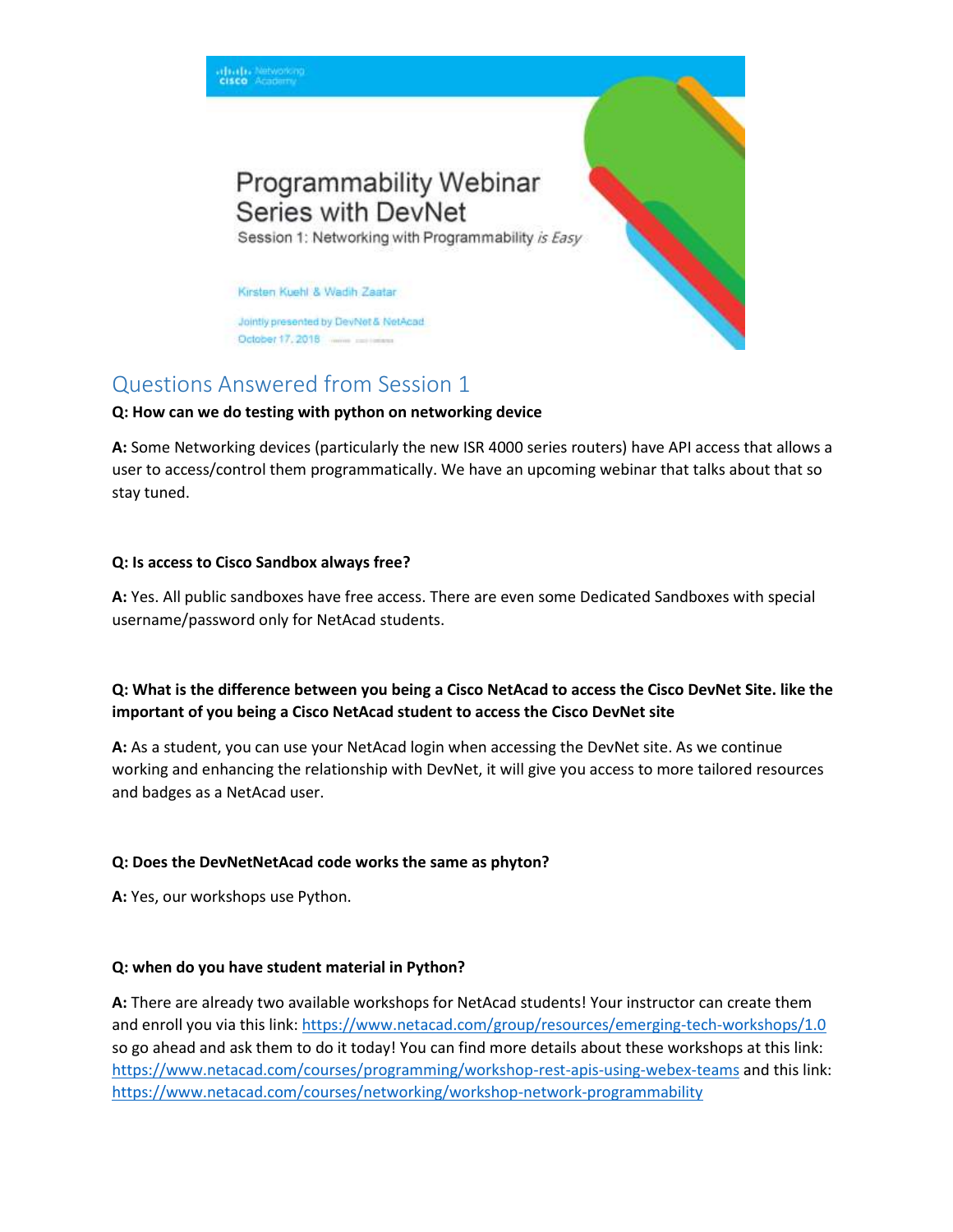#### **Q: Can you recommend a good platform to learn python as a beginner?**

**A:** Absolutely, NetAcad's own Python course is a fantastic way to learn Python! Check it out at <https://www.netacad.com/courses/programming/pcap-programming-essentials-python>

## **Q: Please, I have a question concerning workshops: I am in Cameroon and not all academies are able to offer those workshops. What about make up an online even self-paced solution**

**A:** These workshops are instructor-led and do not require ANY equipment investment since Cisco is offering sandbox access to all Networking Academies free of charge! Your instructor can easily self-train and offer them via this link:<https://www.netacad.com/group/resources/emerging-tech-workshops/1.0> so go ahead and ask them to do it today! You can find more details about these workshops at this link: <https://www.netacad.com/courses/programming/workshop-rest-apis-using-webex-teams> and this link: <https://www.netacad.com/courses/networking/workshop-network-programmability>

#### **Q: Are the Sandbox's 100% Meraki, or simulate Cisco equipment like the Packet Tracer models?**

**A:** There are a variety of sandboxes that provide access to Cisco and Cisco Meraki equipment (Meraki IS part of Cisco!)

## **Q: When will the workshops be open to NetAcad alumni?**

**A:** Thank you for your interest! As of today, workshops are instructor-led. We continue revising the requirements and will announce any changes via the platform/email. For now, you can access the dedicated NetAcad site on DevNet at the following link:<http://developer.cisco.com/site/netacad/>

#### **Q: Is there any chance to self-access as a student to the workshops?**

**A:** Not at this stage, the workshops are instructor-led and we continue revising the requirements and will announce any changes via the platform/email. Your instructor can easily self-train and offer them via this link:<https://www.netacad.com/group/resources/emerging-tech-workshops/1.0>

## **Q: Is Cisco investing in Network programmability engineers? I mean is Cisco planning to open network programmability job positions in the future?**

**A:** We're already there! We have many NetAcad graduates who are currently leveraging DevNet content and resources in their day-to-day job!